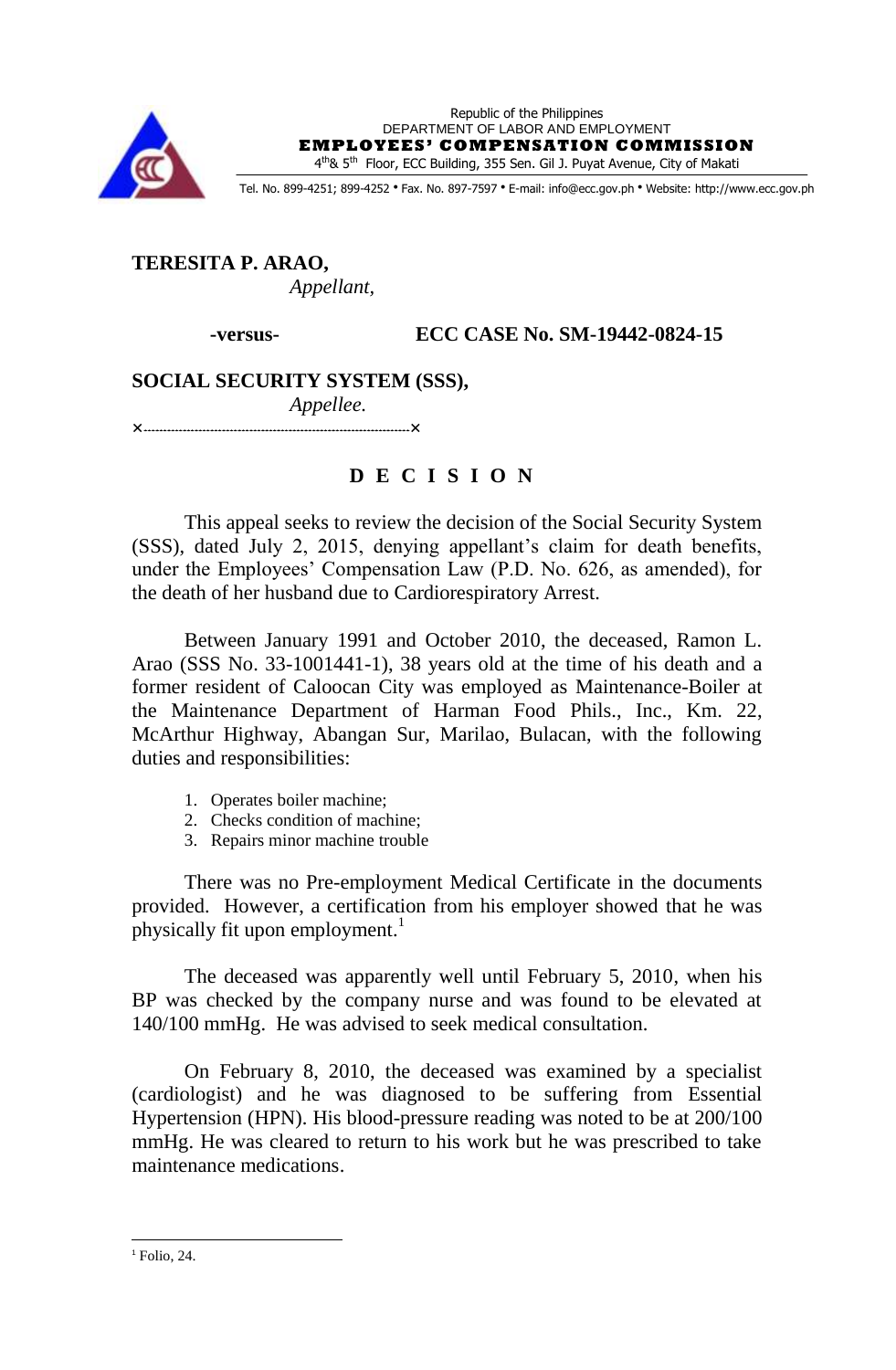# **ECC CASE No. SM-19442-0824-15, page 2 of 7**

The deceased underwent Electrocardiogram (ECG) examination at Chinese General Hospital, Manila, which showed "*Left atrial enlargement,*  left ventricular hypertrophy.<sup>"2</sup> Sometime in October 2010, he underwent another ECG examination which revealed "*Regular sinus rhythm, normal axis, non-specific ST-T wave changes."* It was noted that he had normal level of cholesterol in his blood.

On October 18, 2010, the deceased went on a night duty. Based on the Certification, dated January 29, 2011, which was signed by Ms. Patricia B. De Guzman, Plant Manager, Harman Food Phils., Inc., the deceased left the plant at around 6:00 AM due to a scheduled medical check-up. At around 6:45 AM, he was rushed to a nearby hospital when he suffered from a heart attack while he was waiting for a ride at the jeepney terminal on his way home. However, he was declared dead on arrival (DOA).

Based on the Death Certificate, dated October 21, 2010, which was signed by Dr. Cecilia S. Fuellas, Municipal Health Officer, Marilao, Bulacan, the deceased died of Cardiorespiratory Arrest. There is no showing that the remains were subjected to autopsy examination.

On November 30, 2010, the appellant filed a claim for SSS death with funeral benefits before the SSS-Kalookan City Branch (Branch). The Branch approved the grant of the said benefits to the appellant.

In view of the ruling of the Supreme Court in the case of Buena Obra vs. SSS (G.R. No. 147745, April 9, 2003), which was reiterated in the case of Mesa vs. SSS (G.R. No. 160467, April 7, 2009) that when a claimant filed a claim for disability or death benefits before the Systems either under the SSS law or the GSIS law, the claim for the same benefits under the Employees' Compensation (EC) Law should be considered as filed, the claim of the appellant for EC death benefits is deemed submitted for evaluation on the same period. Thus, the appellant was able to file her claim for EC death benefits within the three-year prescriptive period under Article 201 of P.D. No. 626, as amended.

On November 3, 2014, the Secretariat received a letter from the appellant requesting for assistance on the denial of her claim for additional EC death with funeral benefits. On the same day, the Secretariat prepared the corresponding letter of endorsement to the SSS-Medical Operations Department (SSS-MOD).

On July 2, 2015, the SSS-MOD denied the claim reasoning that:

"…*a causal relationship between member's job as Boiler Operator and his undetermined cause of death was not established."*

1

<sup>2</sup> Ibid., 15.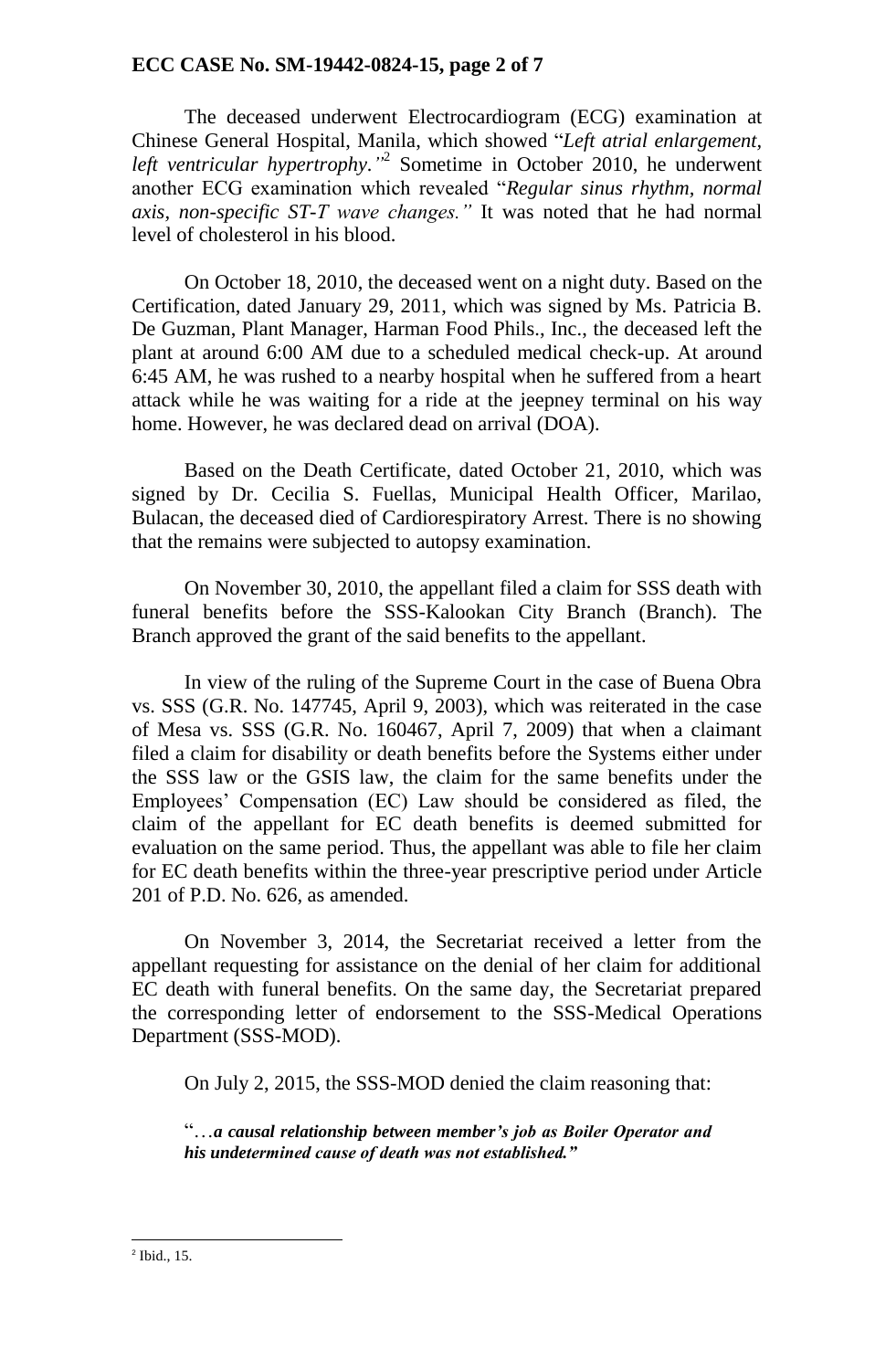## **ECC CASE No. SM-19442-0824-15, page 3 of 7**

On July 15, 2015, the Secretariat received the records of the case from the SSS for review purposes. Records indicate that based on the interview with the appellant, the deceased had no history of cigarette smoking and alcoholic beverage drinking.

On July 16, 2015, the Secretariat wrote a letter to Ms. Patricia B. De Guzman, Plant Manager, Harman Food Phils., Inc., requesting for the submission of the following additional information:

- 1. Certified true copies of the Daily Time Record of the deceased between January and October, 2010;
- 2. Company Safety Program at the Boiler Room, if any;
- 3. Range of temperature at the boiler room.

The appellant was furnished with a copy of the said letter. She was also informed that the evaluation would resume upon receipt of the abovementioned information, if any, within a period of 20 days or as soon as possible. To date, the Secretariat has yet to receive any response from the employer of the deceased. To prevent further delay, the Secretariat has evaluated the case based on the available records.

On September 9, 2015, this case was submitted to the Technical Review Committee (Committee) for initial deliberation. Majority of the members of the Committee decided to elevate this case to the Commission with a recommendation to grant the claim on the ground that the occupational hazards in the operation of Boiler Machine, such as prolonged exposure to intense heat and excessive noise, caused the manifestation of the Hypertension of the deceased which, eventually, led to the development of his heart ailment.

## *The appeal is meritorious.*

Article 167 (l) of Presidential Decree (P.D.) No. 626, as amended, defines sickness as "any illness definitely accepted as an occupational disease listed by the Commission, or any illness caused by employment subject to proof that the risk of contracting the same is increased by working conditions." Section 1 (b), Rule III, of the Rules Implementing P.D. No. 626, as amended, provides that "for the sickness and the resulting disability or death to be compensable, the sickness must be the result of an occupational disease included under Annex "A" of these Rules (Amended Rules on Employees' Compensation) with the conditions set therein satisfied; otherwise, proof must be shown that the risk of contracting the disease is increased by the working conditions."

Medical findings provide the etiology of Hypertension and Hypertensive Cardiovascular Disease in this manner, to wit: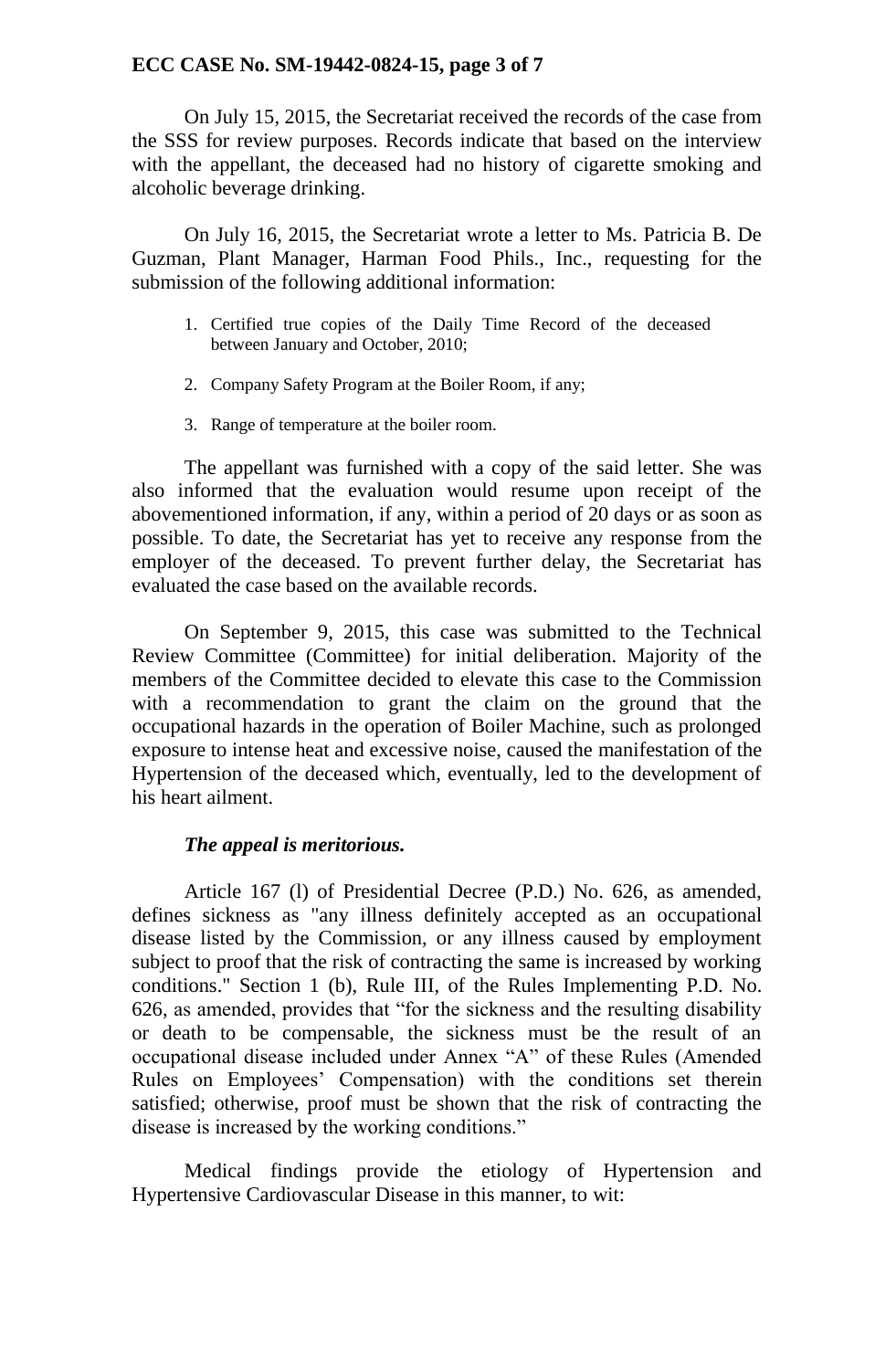#### **Hypertension and Hypertensive Cardiovascular Disease (HCVD)**

- "Hypertension or "high blood" is a condition wherein blood pressure is high for a long period of time. The normal range of blood pressure should be below 120/80 mmHg. The blood pressure of an individual is affected by the hereditary and environmental factors. About 90% of hypertension is essential or primary.
- "Essential or Primary Hypertension has no single identifiable cause. The persons most likely to develop essential hypertension are those with family history of hypertension. Cigarette smoking, less physical activity, stress, excessively heavy weight, high salt intake, high caffeine intake, and use of oral contraceptive pill also contribute to the development of essential hypertension. The release of certain enzymes from the kidneys and diabetes mellitus may lead to high blood pressure.
- "Although specific genetic variants have been identified in rare Mendelian forms of hypertension, these variants are not applicable to the vast majority (>98%) of patients with essential hypertension. Blood pressure levels reflect the contributions of many susceptibility genes interacting with each other and with the environment. Essential Hypertension is a polygenic disorder, and different patients may carry different subsets of genes that lead to elevated blood pressure and to different phenotypes associated with hypertension, e.g., obesity, dyslipidemia, insulin resistance.
- "Evidence of end organ damage caused by hypertension are heart enlargement; with electrocardiographic signs of ischemia, heart attack, congestive heart failure or impaired heart pumping; eye problems such as blurring of vision; impaired kidney function and stroke.

| <b>CLASSIFICATION OF BLOOD PRESSURE (BP)*</b> |                 |     |                 |
|-----------------------------------------------|-----------------|-----|-----------------|
| <b>CATEGORY</b>                               | <b>SBP MMHG</b> |     | <b>DBP MMHG</b> |
| Normal                                        | < 120           | and | &50             |
| Prehypertension                               | 120-139         | Of  | 80-89           |
| Hypertension, Stage 1                         | $140 - 159$     | Of  | $90 - 99$       |
| Hypertension, Stage 2                         | >160            |     | >100            |

\* See Blood Pressure Measurement Techniques (reverse side) Key: SBP = systolic blood pressure DBP = diastolic blood pressure

- "Hypertension is a risk factor for all clinical manifestations of atherosclerosis. It is an independent predisposing factor for heart failure, coronary artery disease, stroke, renal disease, and peripheral arterial disease (PAD).Heart disease is the most common cause of death in hypertension patients. Hypertensive heart disease is the result of structural and functional adaptations leading to left ventricular hypertrophy, diastolic dysfunction, CHF, abnormalities of blood flow due to atherosclerotic coronary artery disease and microvascular disease, and cardiac arrhythmias.
- "Both genetic and hemodynamic factors contribute to left ventricular hypertrophy. Clinically, left ventricular hypertrophy can be diagnosed by electrocardiogram, although echocardiography provides a more sensitive measure of left ventricular wall thickness. Individuals with left ventricular hypertrophy are at increased risk for CHD, stroke, CHF, and sudden death. Aggressive control of hypertension can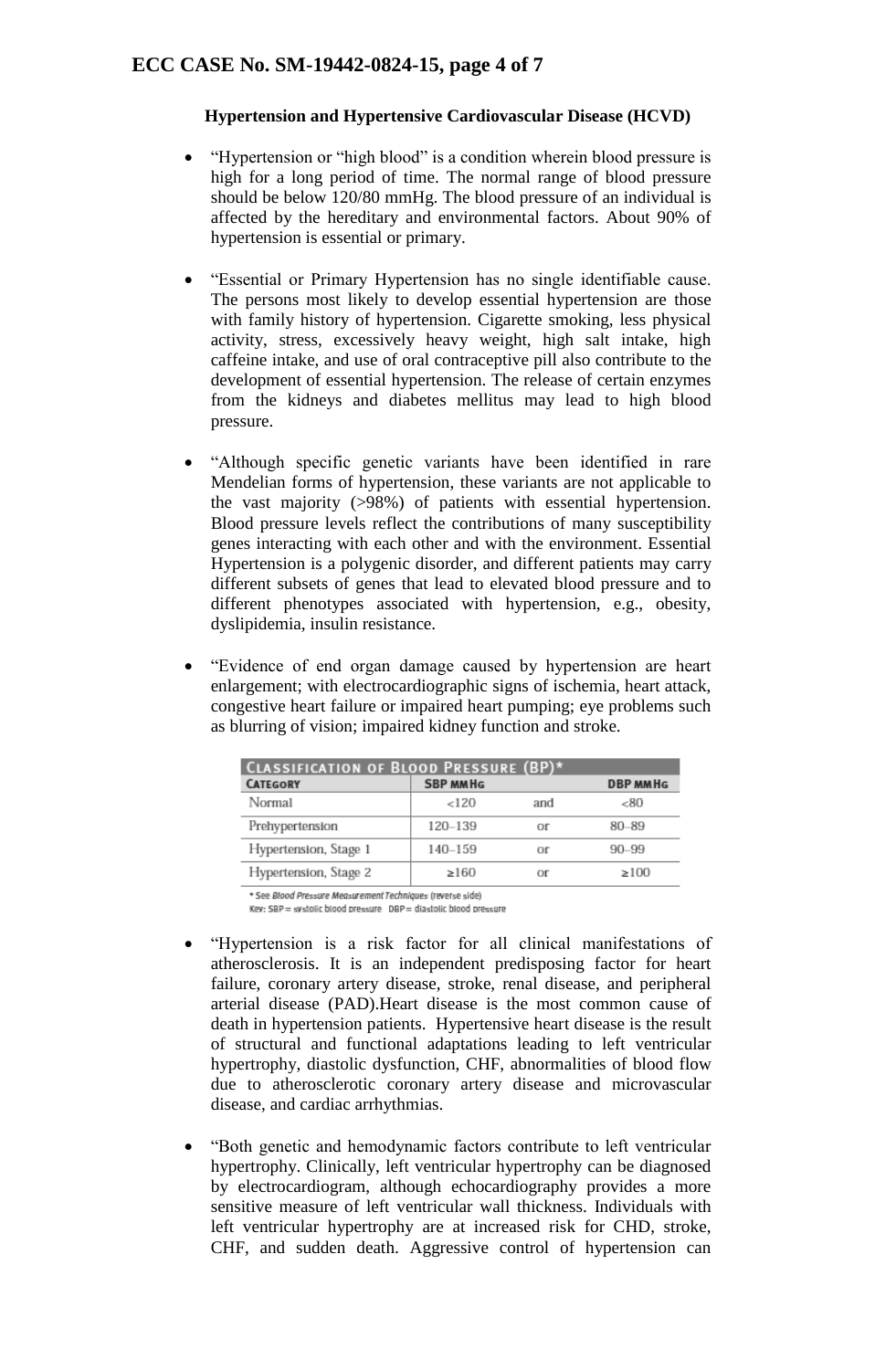### **ECC CASE No. SM-19442-0824-15, page 5 of 7**

regress or reverse left ventricular hypertrophy and reduce the risk of cardiovascular diseases."

*References: Robbins' Pathologic Basis of Disease, 6th Edition, pp. 510-514.; Seventh Report of the Joint National Committee on Prevention, Detection, Evaluation and Treatment of High Blood Pressure (JNC 7); Harrison's principles of Internal Medicine.17th Edition, Chapter 241: Hypertensive Vascular Disease*

Under Annex "A" of the Amended Rules on Employees' Compensation, the Cardiovascular (or heart) Disease of the covered member must have occurred under any of the following conditions to be considered as compensable:

- a. "If the heart disease was known to have been present during employment, there must be proof that an acute exacerbation was clearly precipitated by the unusual strain by reasons of the nature of his work;
- b. The strain of work that brings about an acute attack must be of sufficient severity and must be followed within 24 hours by the clinical signs of a cardiac insult to constitute causal relationship;
- c. "If a person who was apparently asymptomatic before being subjected to strain at work showed signs and symptoms of cardiac impairment during the performance of relationship subject to the following conditions:
	- 1. "If a person is a known hypertensive, it must be proven that his hypertension was controlled and that he was compliant with treatment;
	- 2. "If a person is not known to be hypertensive during his employment, his previous health examination must show normal results in all of the following, but not limited to: blood pressure, chest x-ray, electrocardiogram (ECG)/treadmill exam, CBC and urinalysis.

d. "A history of substance abuse must be ruled out." (ECC Resolution No. 432, dated July 20, 1977, as amended by ECC Resolution No. 11-05-13, dated May 26, 2011)

After a thorough medical evaluation of the case, this Commission believes that the condition of the deceased falls under the abovementioned first condition which provides:

a. "The strain of work that brings about an acute attack must be of sufficient severity and must be followed within 24 hours by the clinical signs of a cardiac insult to constitute causal relationship;"

Prior to his death, the deceased worked on a night-shift duty. In the early morning of the next day, he was rushed to a nearby hospital when he suffered from a heart attack while he was waiting for a ride at the jeepney terminal on his way home. This Commission cannot discount the physically exhausting working conditions underwent by the deceased in operating the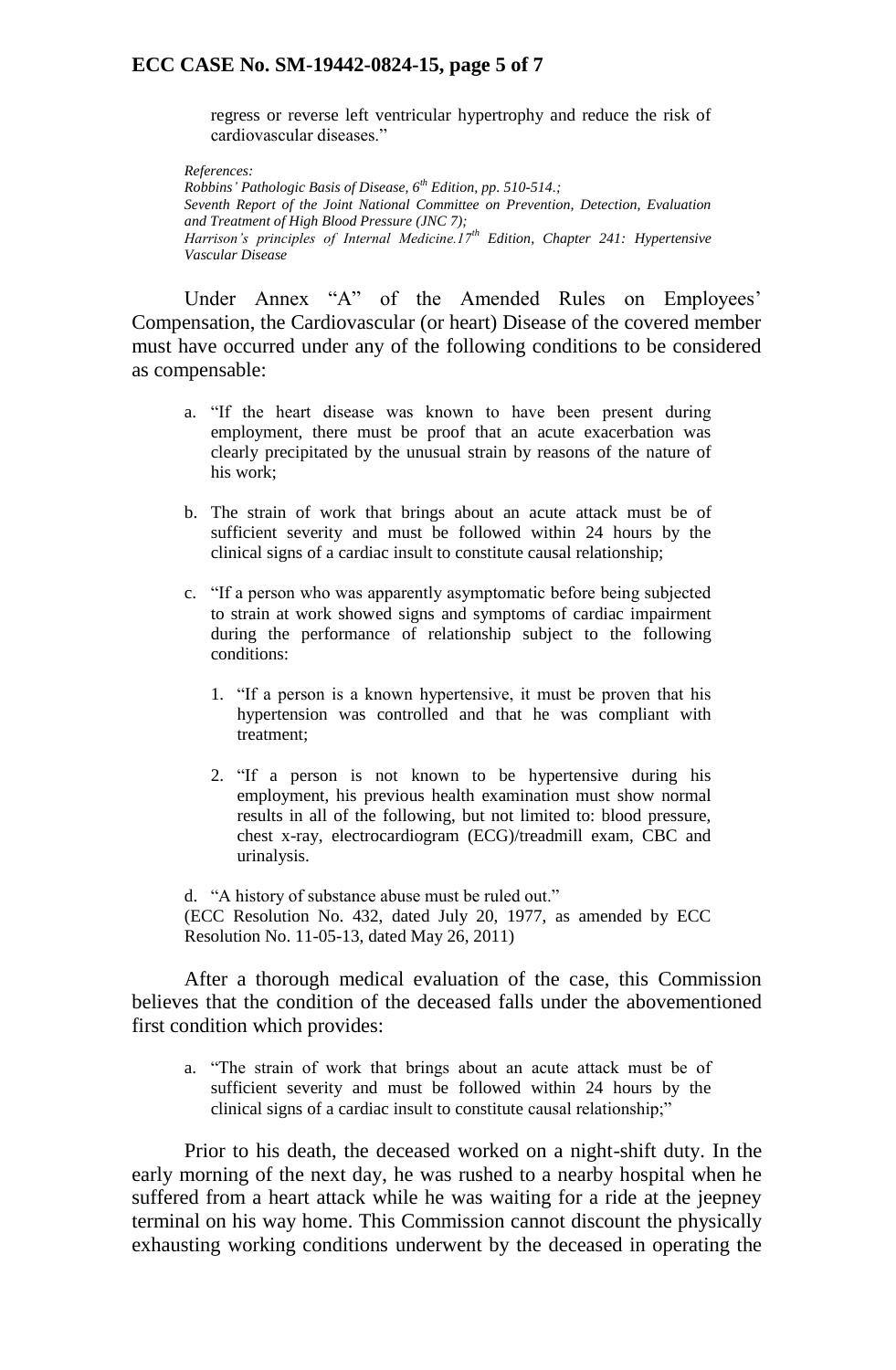# **ECC CASE No. SM-19442-0824-15, page 6 of 7**

Boiler Machine which, eventually, put unusual strain on his body. Boilers are required to be heated and maintained at very high, extreme temperatures. Moreover, they require high wattage generating machineries which operate at a low humming 60 cycles per second, too low to be heard audibly, yet continuous and dangerous if one is over-exposed therewith. The strain manifested itself when the deceased experienced cardiac arrest within 24 hours after performing his physically exhausting duties.

Further, it is also reasonable to state that the strenuous working conditions of the deceased for almost 19 years as Boiler Operator entailed exposure to intense heat and excessive noise which made him susceptible to fatigue and strain that weakened his resistance and caused the manifestation of his Hypertension which, in turn, triggered his fatal heart ailment.

The following medical studies show that a worker may incur cardiovascular consequences as a result of longstanding exposure to these occupational hazards:

- "Heat-related deaths often occur in occupations in which workers are performing tasks in hot environments, and chronic exposure to loud sounds increases the risk for overt hypertension.
- "A continuous and consistent period of exposure to such heat and noise of 19 years would inevitably produce irrevocable consequences. Bombarded by the constant pressure of humming noise generated by the generators and consistently exposed to extreme heat on the other hand, deceased member had no choice but to succumb to the inevitable illness. Actually, he had been unaware of his condition until his BP was taken and found to be elevated. His undiagnosed chronic hypertension had been manifesting its complications, as seen in his fundus angiography results. It is unfortunately too late for him to take measures to alleviate his condition which ultimately claimed his life.
- "Exposure to heat and hot environments puts workers at risk for heat stress, which can result in heat illnesses and death…." "Heat-related deaths often occur in occupations in which workers are performing tasks in hot environments, causing them to build metabolic heat faster than their bodies can release heat and cool down."

#### *Reference:*

*Heat Illness and Death Among Workers — United States, 2012–2013; Asbury, S. MPH et.al.; CDCC-MMWR Aug. 8, 2014 http://www.cdc.gov/mmwr/preview/mmwrhtml/mm63 31a1.htm*

 "A diverse set of loud conditions associated with modern-day society have been implicated in raising BP, including roadway traffic, airplanes, and occupational noises. Numerous studies show that brief exposure to loud noise significantly increases BP within minutes and the prohypertensive response (e.g., to nighttime aircraft noise) can even occur during sleep. In addition, several studies now demonstrate that living in locations that foster chronic exposure to loud noises (with the most evidence for roadways and airplanes) can increase the risk for overt hypertension."